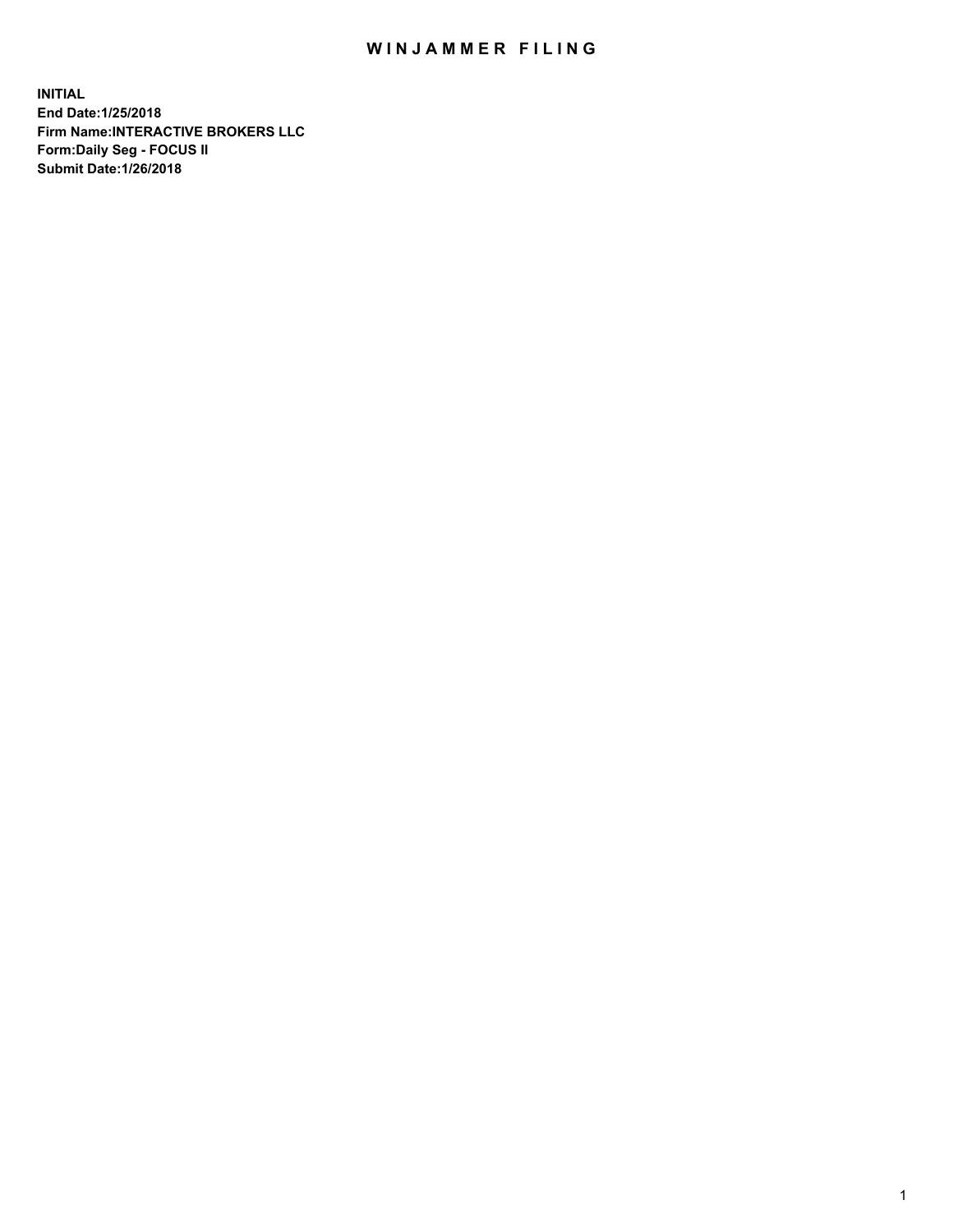## **INITIAL End Date:1/25/2018 Firm Name:INTERACTIVE BROKERS LLC Form:Daily Seg - FOCUS II Submit Date:1/26/2018 Daily Segregation - Cover Page**

| Name of Company<br><b>Contact Name</b><br><b>Contact Phone Number</b><br><b>Contact Email Address</b>                                                                                                                                                                                                                          | <b>INTERACTIVE BROKERS LLC</b><br>James Menicucci<br>203-618-8085<br>jmenicucci@interactivebrokers.c<br>om |
|--------------------------------------------------------------------------------------------------------------------------------------------------------------------------------------------------------------------------------------------------------------------------------------------------------------------------------|------------------------------------------------------------------------------------------------------------|
| FCM's Customer Segregated Funds Residual Interest Target (choose one):<br>a. Minimum dollar amount: ; or<br>b. Minimum percentage of customer segregated funds required:%; or<br>c. Dollar amount range between: and; or<br>d. Percentage range of customer segregated funds required between:% and%.                          | $\overline{\mathbf{0}}$<br>0<br>155,000,000 245,000,000<br>0 <sub>0</sub>                                  |
| FCM's Customer Secured Amount Funds Residual Interest Target (choose one):<br>a. Minimum dollar amount: ; or<br>b. Minimum percentage of customer secured funds required:%; or<br>c. Dollar amount range between: and; or<br>d. Percentage range of customer secured funds required between:% and%.                            | $\overline{\mathbf{0}}$<br>$\overline{\mathbf{0}}$<br>80,000,000 120,000,000<br>00                         |
| FCM's Cleared Swaps Customer Collateral Residual Interest Target (choose one):<br>a. Minimum dollar amount: ; or<br>b. Minimum percentage of cleared swaps customer collateral required:% ; or<br>c. Dollar amount range between: and; or<br>d. Percentage range of cleared swaps customer collateral required between:% and%. | $\overline{\mathbf{0}}$<br>$\overline{\mathbf{0}}$<br>0 <sub>0</sub><br><u>00</u>                          |

Attach supporting documents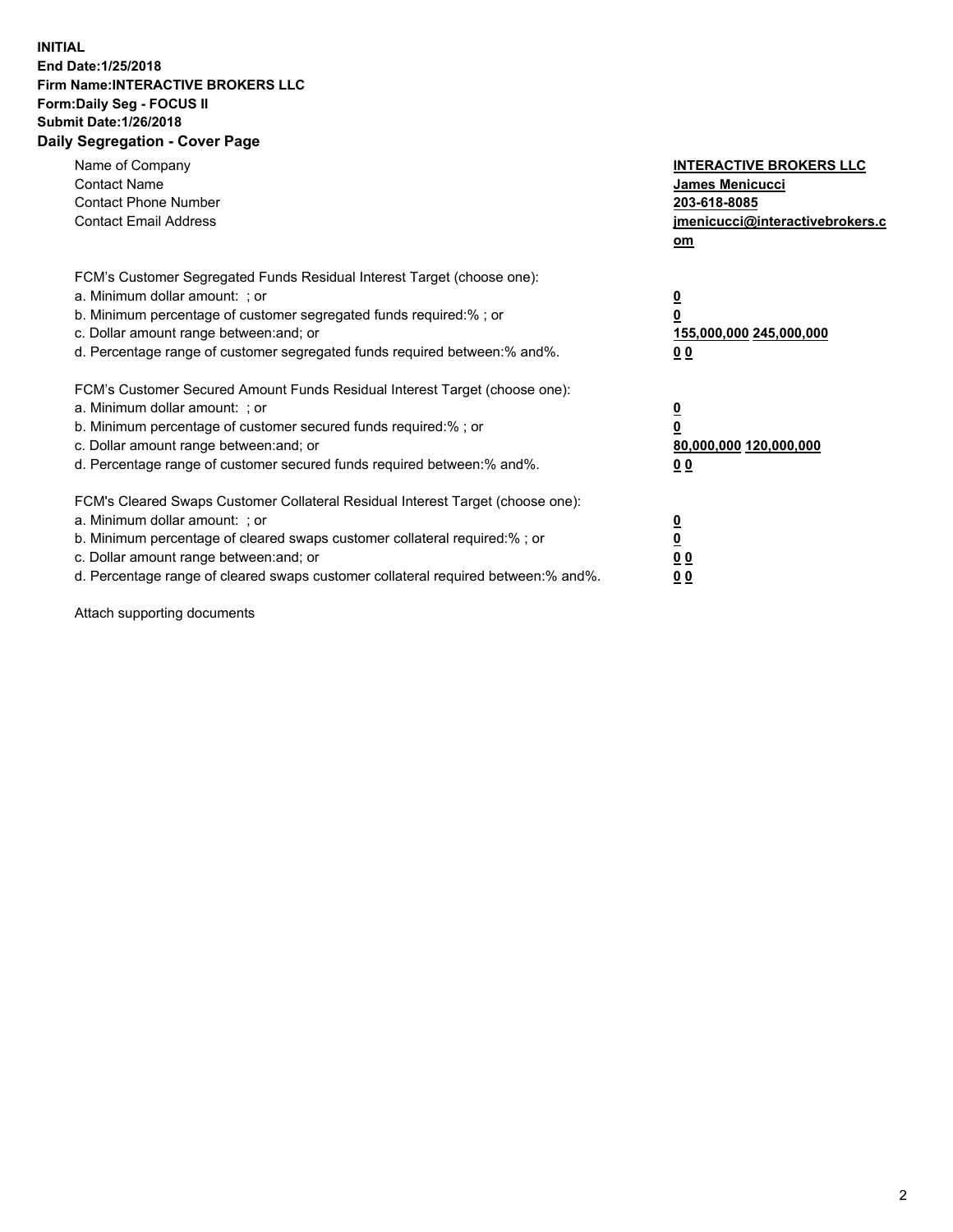## **INITIAL End Date:1/25/2018 Firm Name:INTERACTIVE BROKERS LLC Form:Daily Seg - FOCUS II Submit Date:1/26/2018 Daily Segregation - Secured Amounts**

|                | Daily Jegregation - Jeculed Aniounts                                                                       |                                   |
|----------------|------------------------------------------------------------------------------------------------------------|-----------------------------------|
|                | Foreign Futures and Foreign Options Secured Amounts                                                        |                                   |
|                | Amount required to be set aside pursuant to law, rule or regulation of a foreign                           | $0$ [7305]                        |
|                | government or a rule of a self-regulatory organization authorized thereunder                               |                                   |
| 1.             | Net ledger balance - Foreign Futures and Foreign Option Trading - All Customers                            |                                   |
|                | A. Cash                                                                                                    | 523,754,023 [7315]                |
|                | B. Securities (at market)                                                                                  | $0$ [7317]                        |
| 2.             | Net unrealized profit (loss) in open futures contracts traded on a foreign board of trade                  | 44,111,430 [7325]                 |
| 3.             | Exchange traded options                                                                                    |                                   |
|                | a. Market value of open option contracts purchased on a foreign board of trade                             | 8,434 [7335]                      |
|                | b. Market value of open contracts granted (sold) on a foreign board of trade                               | -44,453 <sup>[7337]</sup>         |
| 4.             | Net equity (deficit) (add lines 1.2. and 3.)                                                               | 567,829,434 [7345]                |
| 5.             | Account liquidating to a deficit and account with a debit balances - gross amount                          | 5,722 [7351]                      |
|                | Less: amount offset by customer owned securities                                                           | 0 [7352] 5,722 [7354]             |
| 6.             | Amount required to be set aside as the secured amount - Net Liquidating Equity                             | 567,835,156 [7355]                |
|                | Method (add lines 4 and 5)                                                                                 |                                   |
| 7.             | Greater of amount required to be set aside pursuant to foreign jurisdiction (above) or line                | 567,835,156 [7360]                |
|                | 6.                                                                                                         |                                   |
|                | FUNDS DEPOSITED IN SEPARATE REGULATION 30.7 ACCOUNTS                                                       |                                   |
| $\mathbf{1}$ . | Cash in banks                                                                                              |                                   |
|                | A. Banks located in the United States                                                                      | 78,399,860 [7500]                 |
|                | B. Other banks qualified under Regulation 30.7                                                             | 0 [7520] 78,399,860 [7530]        |
| 2.             | Securities                                                                                                 |                                   |
|                | A. In safekeeping with banks located in the United States                                                  | 422,921,875 [7540]                |
|                | B. In safekeeping with other banks qualified under Regulation 30.7                                         | 0 [7560] 422,921,875 [7570]       |
| 3.             | Equities with registered futures commission merchants                                                      |                                   |
|                | A. Cash                                                                                                    | $0$ [7580]                        |
|                | <b>B.</b> Securities                                                                                       | $0$ [7590]                        |
|                | C. Unrealized gain (loss) on open futures contracts                                                        | $0$ [7600]                        |
|                | D. Value of long option contracts                                                                          | $0$ [7610]                        |
|                | E. Value of short option contracts                                                                         | 0 [7615] 0 [7620]                 |
| 4.             | Amounts held by clearing organizations of foreign boards of trade                                          |                                   |
|                | A. Cash                                                                                                    | $0$ [7640]                        |
|                | <b>B.</b> Securities                                                                                       | $0$ [7650]                        |
|                | C. Amount due to (from) clearing organization - daily variation                                            | $0$ [7660]                        |
|                | D. Value of long option contracts                                                                          | $0$ [7670]                        |
|                | E. Value of short option contracts                                                                         | 0 [7675] 0 [7680]                 |
| 5.             | Amounts held by members of foreign boards of trade                                                         |                                   |
|                | A. Cash                                                                                                    | 184,331,575 [7700]                |
|                | <b>B.</b> Securities                                                                                       | $0$ [7710]                        |
|                | C. Unrealized gain (loss) on open futures contracts                                                        | 10,245,002 [7720]                 |
|                | D. Value of long option contracts                                                                          | 8,434 [7730]                      |
|                | E. Value of short option contracts                                                                         | -44,453 [7735] 194,540,558 [7740] |
| 6.             | Amounts with other depositories designated by a foreign board of trade                                     | $0$ [7760]                        |
| 7.             | Segregated funds on hand                                                                                   | $0$ [7765]                        |
| 8.             | Total funds in separate section 30.7 accounts                                                              | 695,862,293 [7770]                |
| 9.             | Excess (deficiency) Set Aside for Secured Amount (subtract line 7 Secured Statement<br>Page 1 from Line 8) | 128,027,137 [7380]                |
| 10.            | Management Target Amount for Excess funds in separate section 30.7 accounts                                | 80,000,000 [7780]                 |
| 11.            | Excess (deficiency) funds in separate 30.7 accounts over (under) Management Target                         | 48,027,137 [7785]                 |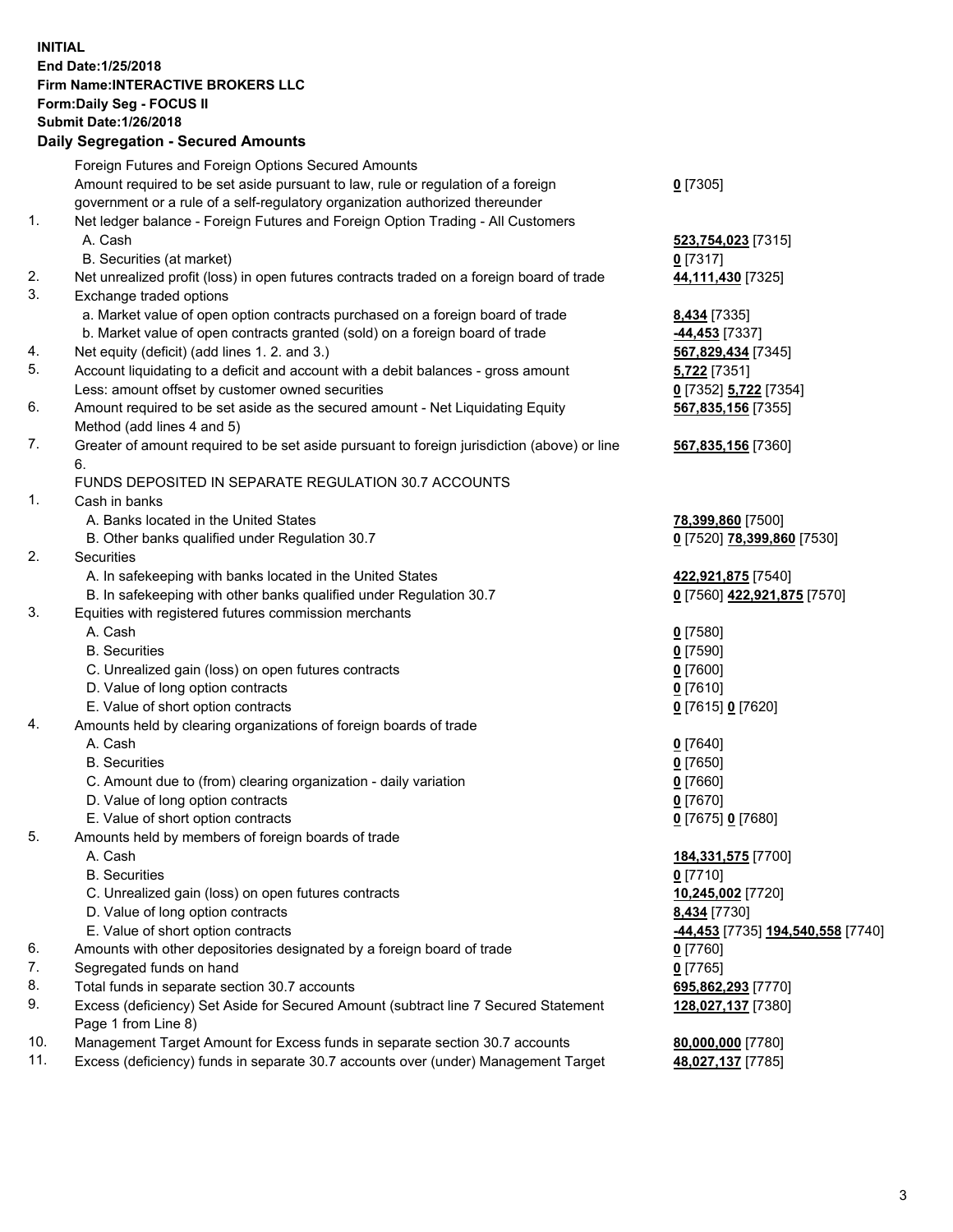**INITIAL End Date:1/25/2018 Firm Name:INTERACTIVE BROKERS LLC Form:Daily Seg - FOCUS II Submit Date:1/26/2018 Daily Segregation - Segregation Statement** SEGREGATION REQUIREMENTS(Section 4d(2) of the CEAct) 1. Net ledger balance A. Cash **4,595,665,993** [7010] B. Securities (at market) **0** [7020] 2. Net unrealized profit (loss) in open futures contracts traded on a contract market **-61,235,118** [7030] 3. Exchange traded options A. Add market value of open option contracts purchased on a contract market **303,967,224** [7032] B. Deduct market value of open option contracts granted (sold) on a contract market **-334,544,313** [7033] 4. Net equity (deficit) (add lines 1, 2 and 3) **4,503,853,786** [7040] 5. Accounts liquidating to a deficit and accounts with debit balances - gross amount **273,022** [7045] Less: amount offset by customer securities **0** [7047] **273,022** [7050] 6. Amount required to be segregated (add lines 4 and 5) **4,504,126,808** [7060] FUNDS IN SEGREGATED ACCOUNTS 7. Deposited in segregated funds bank accounts A. Cash **670,722,503** [7070] B. Securities representing investments of customers' funds (at market) **2,870,048,095** [7080] C. Securities held for particular customers or option customers in lieu of cash (at market) **0** [7090] 8. Margins on deposit with derivatives clearing organizations of contract markets A. Cash **21,962,422** [7100] B. Securities representing investments of customers' funds (at market) **1,187,329,103** [7110] C. Securities held for particular customers or option customers in lieu of cash (at market) **0** [7120] 9. Net settlement from (to) derivatives clearing organizations of contract markets **-2,275,079** [7130] 10. Exchange traded options A. Value of open long option contracts **303,773,188** [7132] B. Value of open short option contracts **-334,437,360** [7133] 11. Net equities with other FCMs A. Net liquidating equity **0** [7140] B. Securities representing investments of customers' funds (at market) **0** [7160] C. Securities held for particular customers or option customers in lieu of cash (at market) **0** [7170] 12. Segregated funds on hand **0** [7150] 13. Total amount in segregation (add lines 7 through 12) **4,717,122,872** [7180] 14. Excess (deficiency) funds in segregation (subtract line 6 from line 13) **212,996,064** [7190] 15. Management Target Amount for Excess funds in segregation **155,000,000** [7194]

16. Excess (deficiency) funds in segregation over (under) Management Target Amount Excess

**57,996,064** [7198]